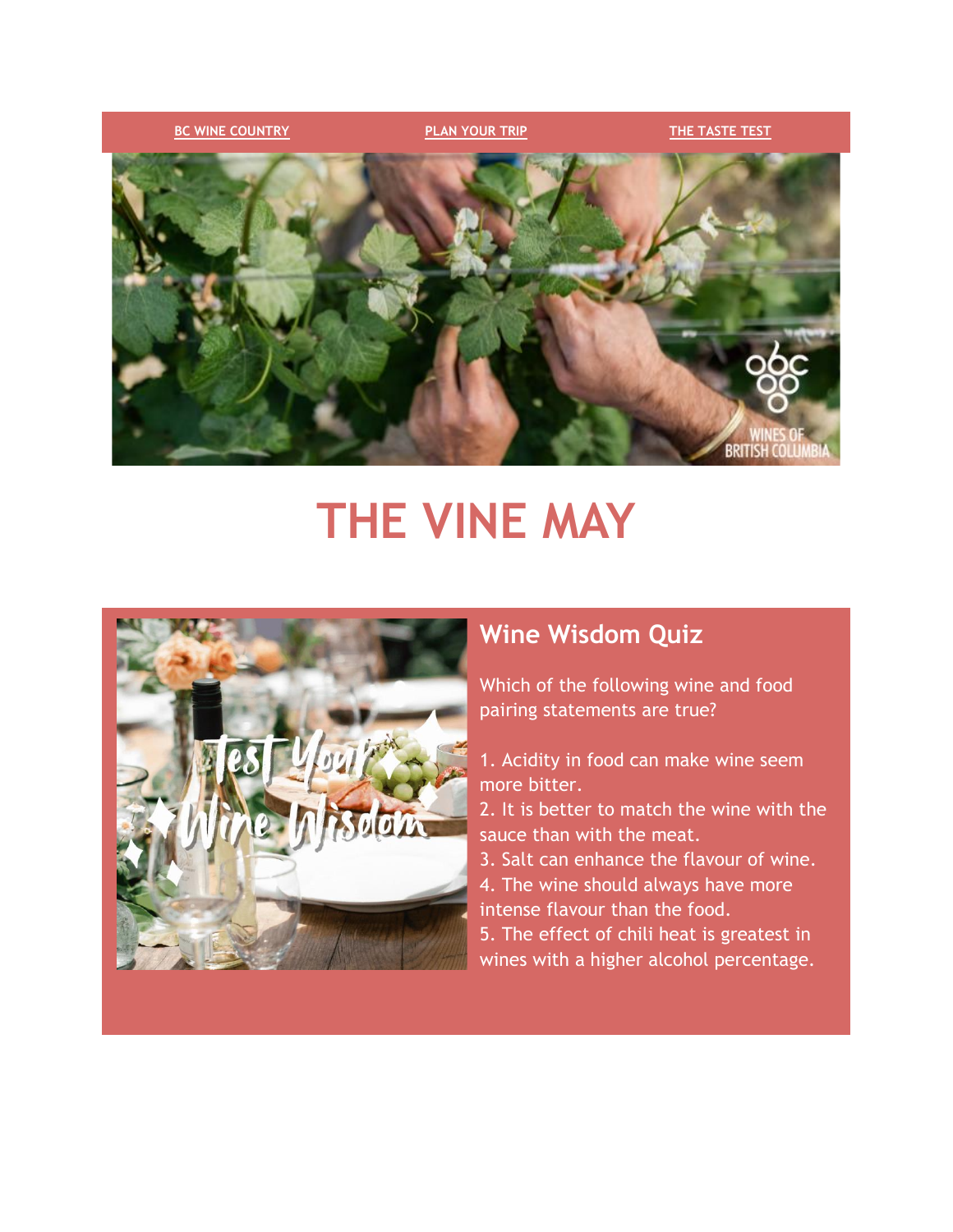#### [Answer](https://click.winesofbc.winebc.com/?qs=df4bee05a1706e015a11b281185aa39f5b121e791a4c39d5dd087480c062e94a3cf1544722ebcde687d549ee621ab1eb7277e4b12aec7460)

# **Herb Crusted Wild BC Salmon Recipe**

This delightful dish pairs beautifully with a BC Pinot Noir or Sauvignon Blanc and takes only 20 minutes of prep time and 40 minutes of cook time. Get the recipe below and enjoy two of BC's best in one meal!



**[Recipe](https://click.winesofbc.winebc.com/?qs=df4bee05a1706e01f8d46e054083d02d94b812030b7496b7d3dc254b7c86e9e93790b28334fadca8a0c619dc8af99a0fac6781f26e1da31c)** 



# **Complimentary Access Is Our Gift To You**

As a loyal Vine subscriber, we're offering you complimentary access to Level One of the renowned Wines of BC Ambassador Program! Become an officially certified expert of BC wine and show off your newfound knowledge at your next family dinner or wine tour.

Use Promo Code: **THEVINEBC22**

[Register Now](https://click.winesofbc.winebc.com/?qs=df4bee05a1706e0157ebfb86c81a257f95d2647fdaa428f71854426cd31d77e956a374b2282595e42e6dda3657efa23753efdbae9849e0f4)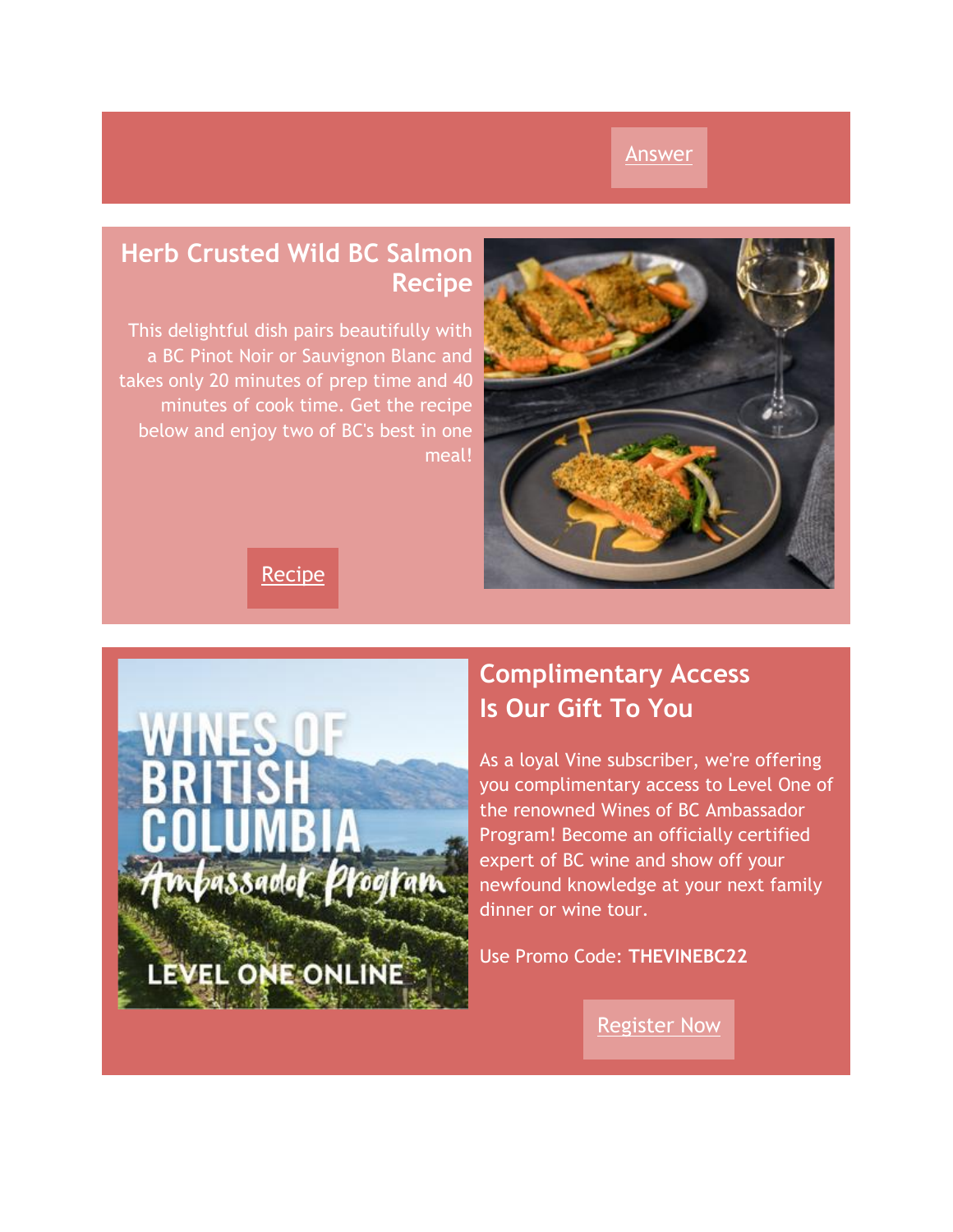

# **#POURMOREBC** POUR<br> **EXAMPLE**

Patio season is here and so is Pour More BC! Activate your geo location in the Wines of BC Explorer App and find the best specials on BC wine and cuisine nearest you. It will even provide you with directions to get there!

#### Restaurants Near Me



### **Wine Events Near You**

There is so much to see and do this Spring in beautiful British Columbia. From live music happy hour at Grizzli Winery to Yoga, Mimosas and Brunch at Vibrant Vines, there is something to enchant everyone!

Visit the WineBC Events Calendar to discover what is happening near you!